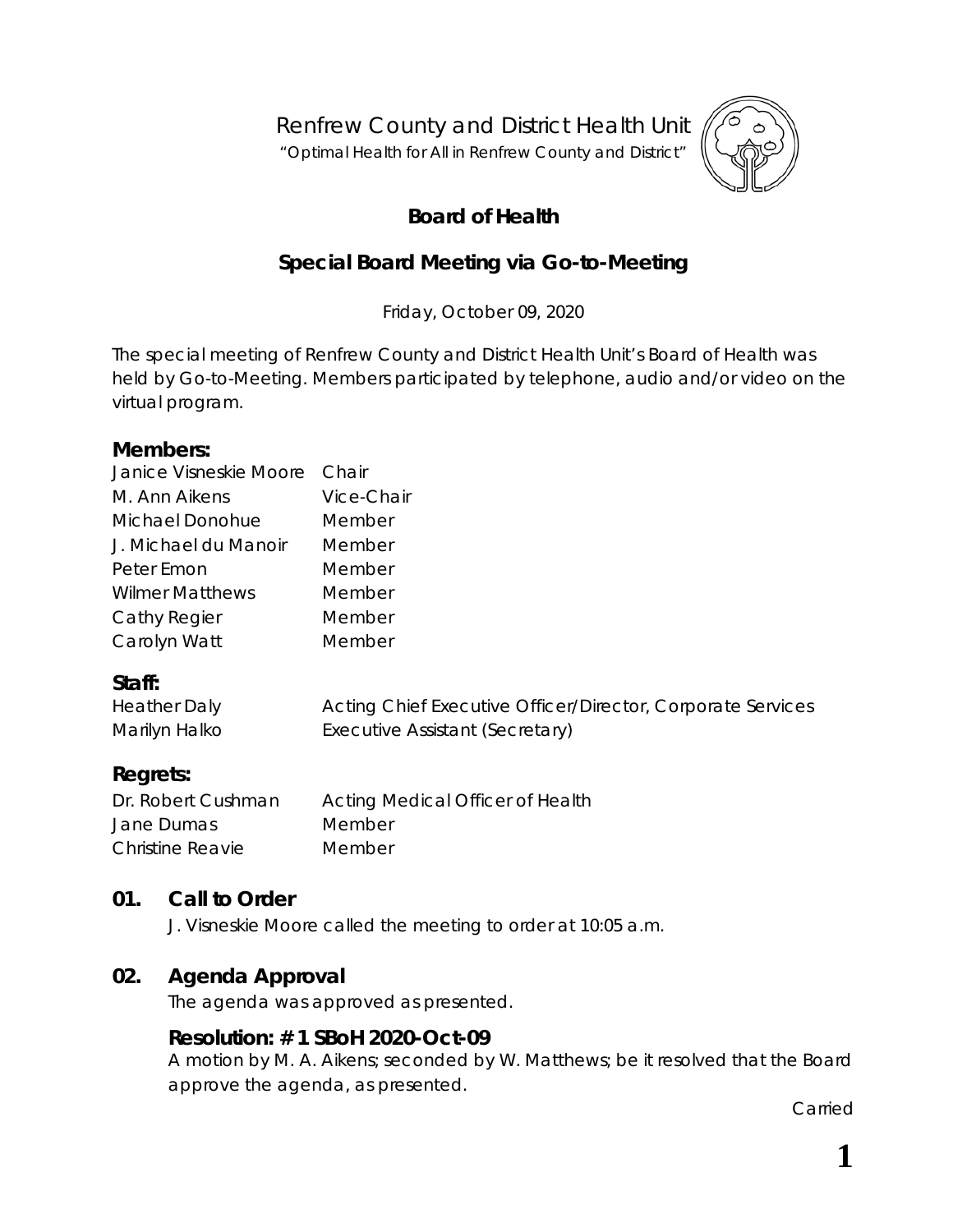#### **03. Declarations of Conflict of Interest**

There were no declarations of conflict of interest.

#### **04. Delegations**

There were no delegations.

## **05. Minutes of Previous Meetings (Approval)**

No minutes of previous meetings were presented.

#### **06. Business Arising**

There was no business arising.

#### **07. Correspondence**

There was no correspondence.

## **08. Board Committee Reports**

There were no Board Committee Reports.

#### **09. Staff Reports**

There were no Staff Reports.

# **10. By-Laws**

There were no items in by-laws.

#### **11. New Business**

There was no new business.

#### **12. Notice of Motion**

There was no notice of motion.

## **13. Closed Meeting**

Before moving into the closed session of the meeting, the Chair asked all Board Members if they were in a secure location and alone. All Members confirmed compliance with both requests.

#### **Resolution: # 2 SBoH 2020-Oct-09**

A motion by C. Watt; seconded by C. Regier; be it resolved that the Board move into a closed meeting at 10:10 a.m. to discuss: d. labour relations or employee negotiations; and k. a position, plan, procedure, criteria or instruction to be applied to any negotiations carried or to be carried on by or on behalf of the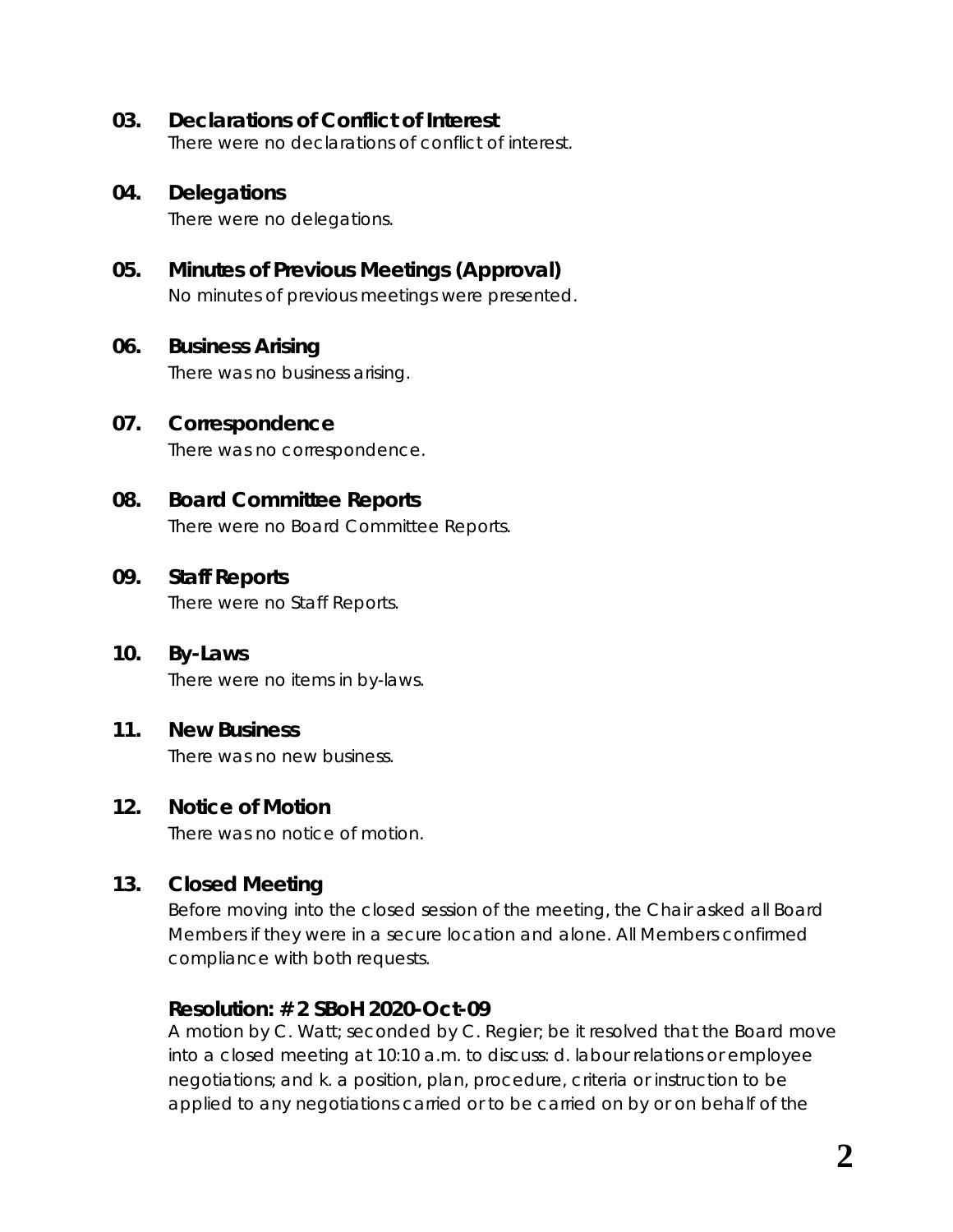municipality or local board. 2001, c. 25, s. 239 (2); 2017, c. 10, Sched. 1, s. 26. Carried

At 10:35 a.m. the Chair rose to report that the Board met in a closed meeting to discuss: d. labour relations or employee negotiations; and k. a position, plan, procedure, criteria or instruction to be applied to any negotiations carried or to be carried on by or on behalf of the municipality or local board. 2001, c. 25, s. 239 (2); 2017, c. 10, Sched. 1, s. 26.

This motion was brought forward following discussion during the closed session:

## **Resolution: # 3 SBoH 2020-Oct-09**

A motion by P. Emon: seconded by M. A. Aikens: be it resolved that Board approve the draft collective agreement negotiated with the Ontario Nurses Association, and further that the Board authorize the Chair and the Acting Chief Executive Officer/Director, Corporate Services to sign the agreement.

Carried

M. Donohue requested a recorded vote.

| Yes | Name of Board Member       | No |
|-----|----------------------------|----|
|     | Aikens, M. Ann             |    |
|     | Donohue, Michael           |    |
|     | du Manoir, J. Michael      |    |
|     | Dumas, Jane (absent)       |    |
|     | Emon, Peter                |    |
|     | Matthews, Wilmer           |    |
|     | Reavie, Christine (absent) |    |
|     | Regier, Cathy              |    |
|     | Visneskie Moore, Janice    |    |
|     | Watt, Carolyn              |    |
| 8   | Totals                     |    |

**Recorded Vote**

**Carried by: 8 - 0 Lost by:**